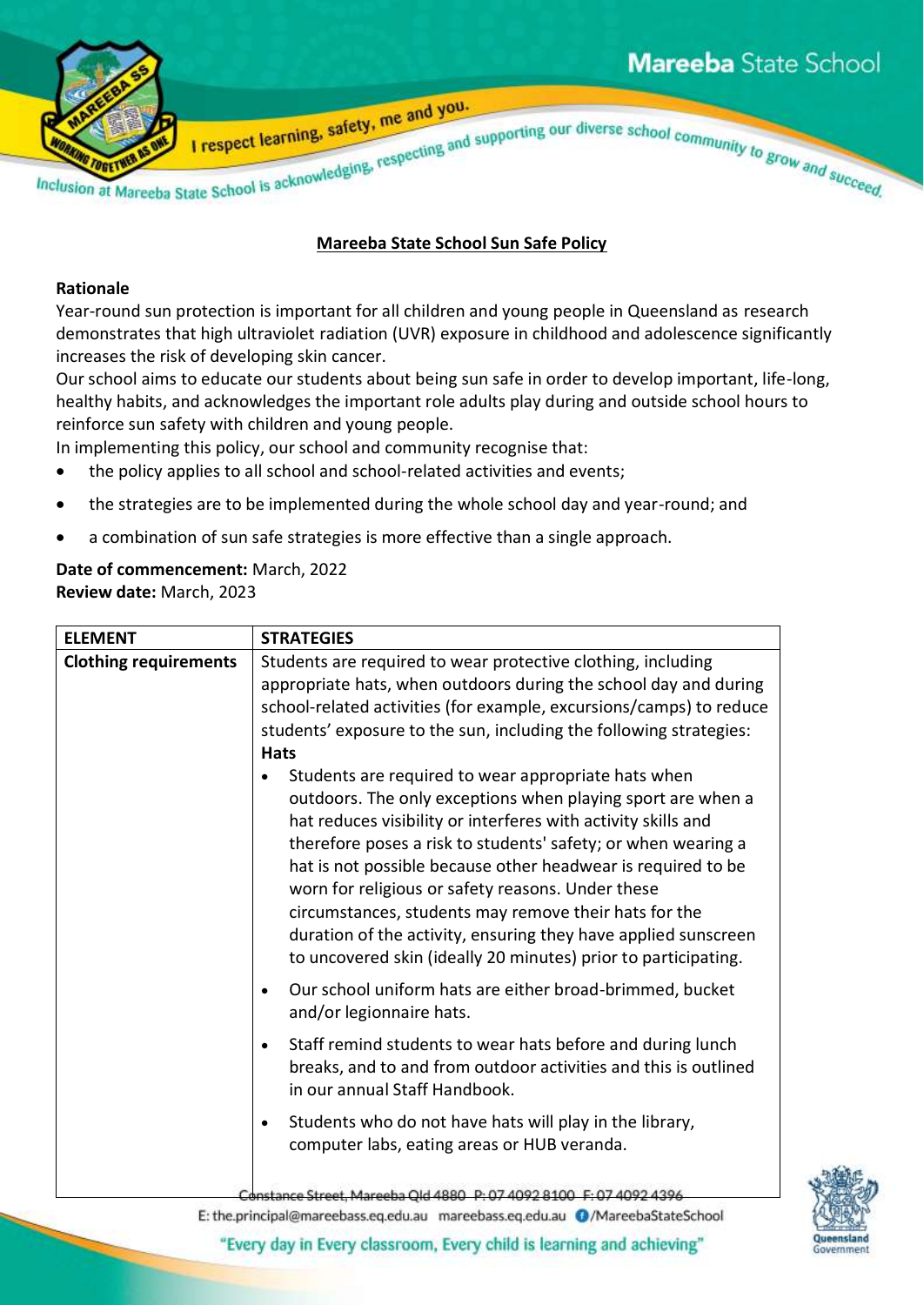| <b>ELEMENT</b>             | <b>STRATEGIES</b>                                                                                                                                                                                                                                                                                   |  |
|----------------------------|-----------------------------------------------------------------------------------------------------------------------------------------------------------------------------------------------------------------------------------------------------------------------------------------------------|--|
|                            | Spare clean school hats are available for students to borrow if<br>they forget their hat from the Student Service HUB.                                                                                                                                                                              |  |
|                            | Swim shirts<br>Students are required to wear swim shirts/rash vests during all<br>$\bullet$<br>water-based activities occurring at outdoor venues.                                                                                                                                                  |  |
| Shade provision and<br>use | Our school maximises the use of available shade for outdoor<br>activities:<br>Sports activities are rotated during the week between the hall                                                                                                                                                        |  |
|                            | and the oval.<br>Temporary shade structures are used as necessary for outdoor<br>events, for example, Under 8s Day, Sports Day, Cross Country.                                                                                                                                                      |  |
| <b>Education</b>           | Our school provides educational programs on sun safety and<br>preventative measures through the following strategies:<br>Curriculum, teaching and learning<br>Sun safety is formally taught as part of the implementation of<br>the Australian Curriculum through Health and Physical<br>Education  |  |
|                            | Staff include the risk of exposure to UVR in their curriculum<br>٠<br>activity risk assessments for outdoor activities, which includes<br>ensuring that adequate shade is available for outdoor activities<br>where possible, for example, using temporary shade structures.                        |  |
|                            | Incidental teaching and promoting sun safe behaviours<br>Incidental teaching of personal sun safety strategies occurs in<br>all year levels as part of the school routine on a regular basis,<br>for example, through reminders to students to wear hats and<br>seek shade given at weekly parades. |  |
|                            | <b>Staff professional development</b><br>Staff are informed about the school's sun safety policy and its<br>requirements on induction, through regular staff<br>communication (eg: weekly updates and wiki notices) as well as<br>via the Staff Handbook.                                           |  |
| <b>Sunscreen provision</b> | Our school recognises the importance of sunscreen use as a sun<br>safe measure and implements the following strategies:<br>The school supplies SPF 30 or higher broad-spectrum, water-<br>٠<br>resistant sunscreen for student use available via the front office<br>and at sporting events.        |  |
|                            | Parents/carers are encouraged through social media and<br>newsletter items to have their children apply sunscreen before<br>school.                                                                                                                                                                 |  |